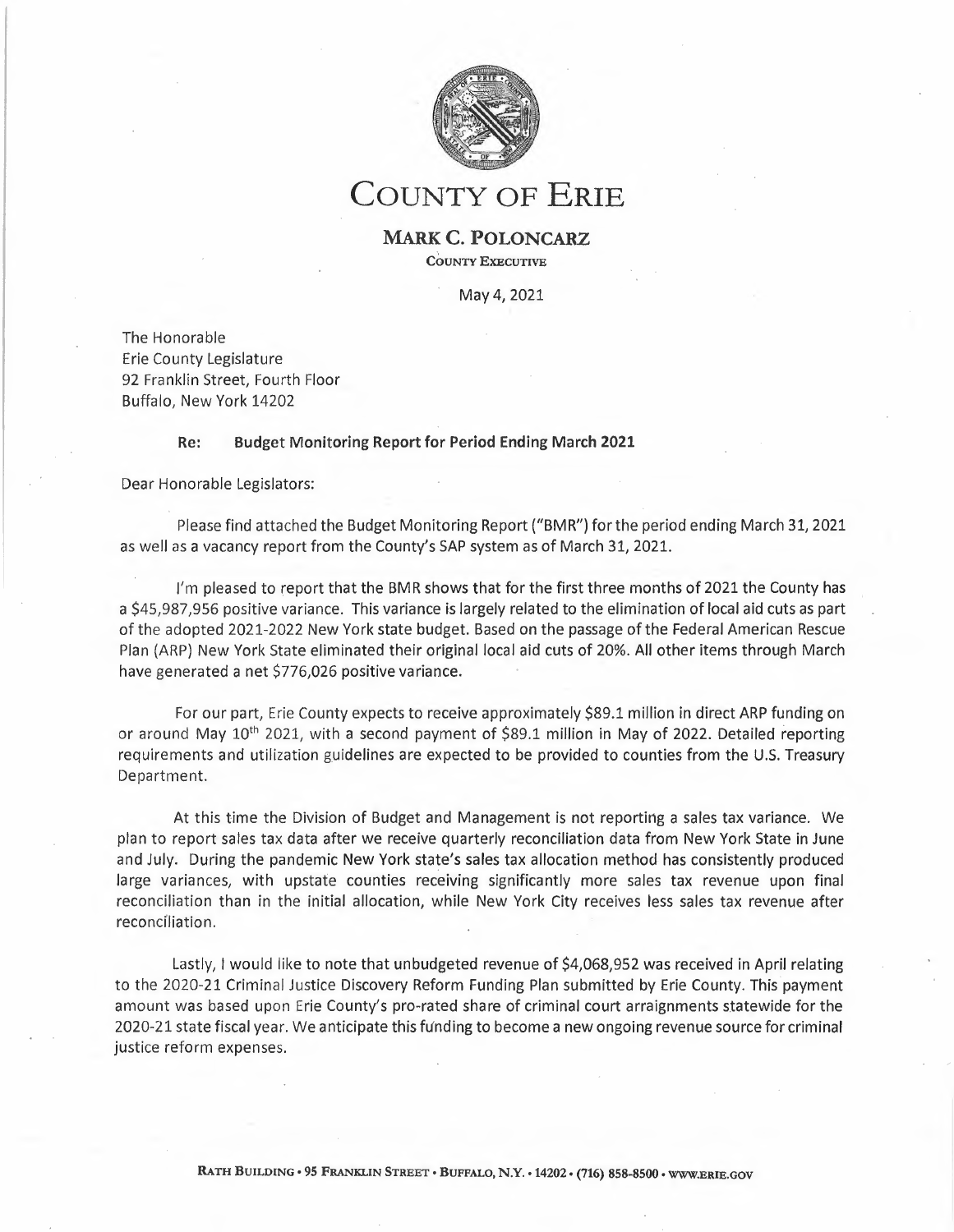I am available to attend a meeting of your Honorable Body's Finance and Management Committee to discuss this report and other fiscal matters.

Sincerely yours,

*cerely yours, <i>/v cv* / C

Director of Budget and Management

RWK Attachment

cc: Erie County Executive Mark C. Poloncarz Erie County Fiscal Stability Authority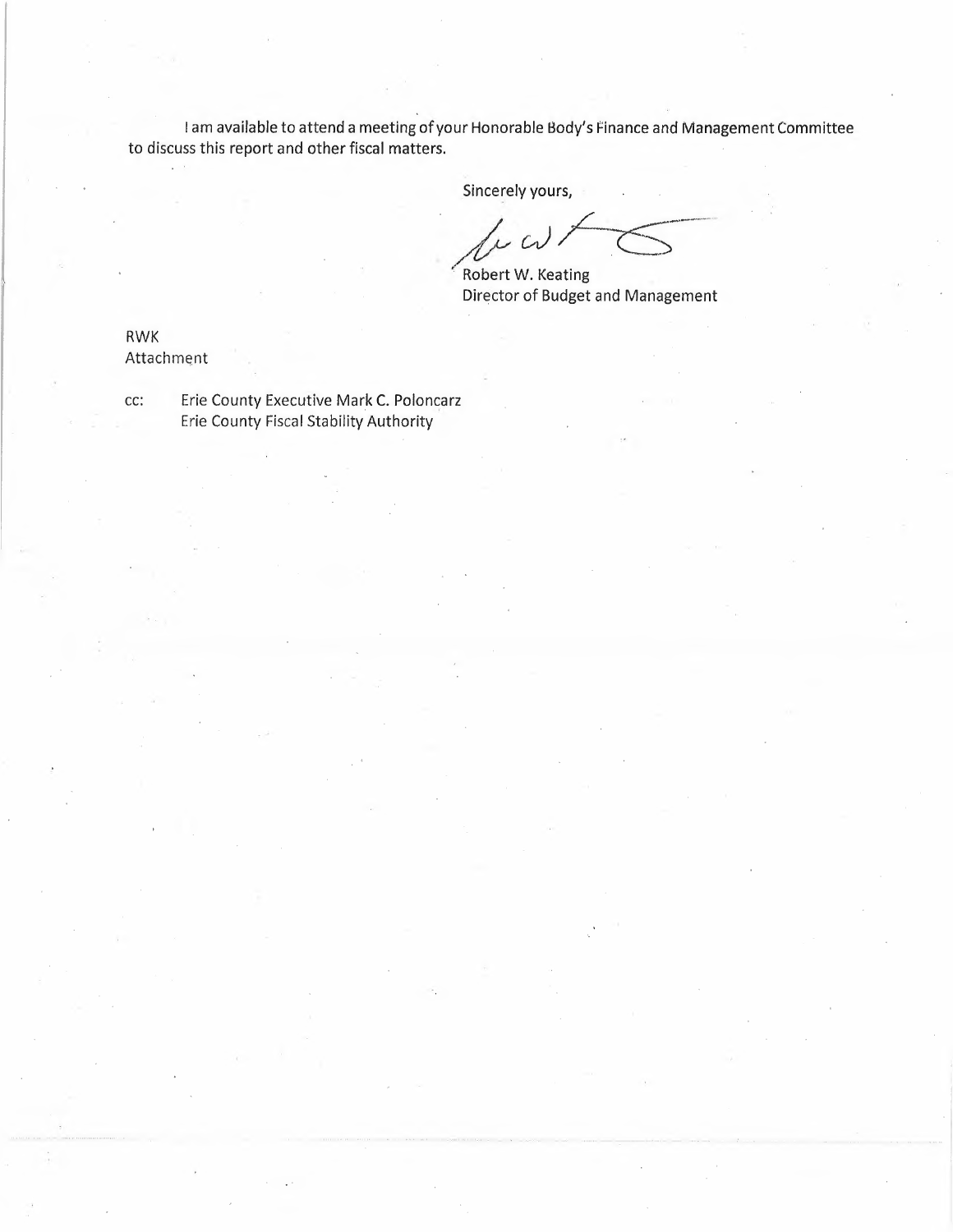| <b>Account Type</b>                         | <b>Annual Budget</b> | <b>Period Budget</b><br>January-March January-March | <b>Actuals</b> | Period<br>Available<br><b>Budget</b> | % of Period<br><b>Budget</b><br>Consumed | Annual<br>Available<br><b>Budget</b> | % of Annual<br><b>Budget</b><br>Consumed |
|---------------------------------------------|----------------------|-----------------------------------------------------|----------------|--------------------------------------|------------------------------------------|--------------------------------------|------------------------------------------|
| Revenue                                     |                      |                                                     |                |                                      |                                          |                                      |                                          |
| $**$<br><b>Property Tax</b>                 | 286, 178, 342-       | 286, 178, 342-                                      | 286, 178, 342- | 0                                    | 100%                                     | 0                                    | 100%                                     |
| **<br><b>Property Tax Related</b>           | 14,303,669-          | 5,875,379-                                          | 4,121,643-     | 1,753,736-                           | 70%                                      | 10,182,026-                          | 29%                                      |
| $**$<br><b>Sales Tax</b>                    | 457, 552, 159-       | 115,777,312-                                        | 115,777,312-   | 0                                    | 100%                                     | 341,774,847-                         | 25%                                      |
| $\star\star$<br>Sales Tax to Local Govt.    | 316, 149, 457-       | 79,994,458-                                         | 79,994,458-    | 0                                    | 100%                                     | 236, 154, 999-                       | 25%                                      |
| $**$<br><b>Other Sources</b>                | 41,542,061-          | 11,246,158-                                         | 10,885,889-    | 360,269-                             | 97%                                      | 30,656,171-                          | 26%                                      |
| **<br>Fees, Fines or Charges                | 32,724,656-          | 13,890,097-                                         | 13,730,547-    | 159,550-                             | 99%                                      | 18,994,109-                          | 42%                                      |
| $**$<br><b>Appropriated Fund Balance</b>    | 10,000,000-          |                                                     |                |                                      | 0%                                       | 10,000,000-                          |                                          |
| ***<br><b>Local Source Revenue</b>          | 1,158,450,344-       | 512,961,747-                                        | 510,688,191-   | 2,273,555-                           | 100%                                     | 647,762,152-                         | 44%                                      |
| ***<br><b>Federal Revenue</b>               | 169,127,091-         | 42,281,773-                                         | 36,733,120-    | 5,548,653-                           | 87%                                      | 132,393,971-                         | 22%                                      |
| ***<br><b>State Revenue</b>                 | 144,598,211-         | 7,698,515-                                          | 45,920,453-    | 38,221,937                           | 596%                                     | 98,677,758-                          | 32%                                      |
| ***<br><b>Interfund Revenue</b>             | 665,783-             | 665,783-                                            | 673,681-       | 7,898                                | 101%                                     | 7,898                                | 101%                                     |
| ****<br><b>County Revenue</b>               | 1,472,841,429-       | 563,607,818-                                        | 594,015,445-   | 30,407,627                           | 105%                                     | 878,825,984-                         | 40%                                      |
| <b>Expense</b>                              |                      |                                                     |                |                                      |                                          |                                      |                                          |
| $**$<br><b>Salaries</b>                     | 224,317,064          | 54,262,298                                          | 51,145,827     | 3,116,471                            | 94%                                      | 173, 171, 237                        | 23%                                      |
| $**$<br><b>Non-Salaries</b>                 | 21,767,169           | 5,272,838                                           | 5,975,077      | 702,239-                             | 113%                                     | 15,792,092                           | 27%                                      |
| $**$<br><b>Countywide Adjustments</b>       | 3,627,601-           | 877,517-                                            | $\Omega$       | 877,517-                             | $0\%$                                    | 3,627,601-                           | $0\%$                                    |
| ***<br><b>Personnel Related Expense</b>     | 242,456,632          | 58,657,619                                          | 57,120,904     | 1,536,715                            | 97%                                      | 185,335,728                          | 24%                                      |
| $***$<br><b>Fringe Benefit Total</b>        | 128,321,959          | 31,082,893                                          | 27,747,976     | 3,334,918                            | 89%                                      | 100,573,983                          | 22%                                      |
| $\star\star$<br><b>Supplies and Repairs</b> | 10,214,571           | 3,345,384                                           | 1,222,939      | 2,122,444                            | 37%                                      | 8,991,632                            | 12%                                      |
| $**$<br>Other                               | 29,315,397           | 7,556,222                                           | 5,063,327      | 2,492,895                            | 67%                                      | 24,252,070                           | 17%                                      |
| $**$<br>Contractual                         | 517,277,393          | 137,567,463                                         | 134,355,430    | 3,212,033                            | 98%                                      | 382,921,964                          | 26%                                      |
| $**$<br>Equipment                           | 2,569,477            | 819,882                                             | 478,329        | 341,553                              | 58%                                      | 2,091,148                            | 19%                                      |
| $\star\star$<br><b>Allocations</b>          | 45,298,774           | 14,148,261                                          | 14,629,256     | 480,996-                             | 103%                                     | 30,669,518                           | 32%                                      |
| $**$<br><b>Program Specific</b>             | 455,464,987          | 95,085,276                                          | 92,067,371     | 3,017,905                            | 97%                                      | 363,397,616                          | 20%                                      |
| $**$<br><b>Debt Services</b>                | 52,058,461           | 10,540,309                                          | 10,537,447     | 2,861                                | 100%                                     | 41,521,014                           | 20%                                      |
| $***$<br><b>All Other Operating Expense</b> | 1,112,199,061        | 269,062,796                                         | 258,354,100    | 10,708,696                           | 96%                                      | 853,844,961                          | 23%                                      |
| ****<br><b>County Expense</b>               | 1,482,977,652        | 358,803,308                                         | 343,222,979    | 15,580,329                           | 96%                                      | 1,139,754,673                        | 23%                                      |
|                                             |                      |                                                     |                |                                      |                                          |                                      |                                          |
| ***** Net                                   | 10,136,223           | 204,804,510-                                        | 250,792,466-   | 45,987,956                           |                                          | 260,928,689                          |                                          |

## **January-March 2021 Budget Monitoring Report (BMR)**

#### Note on the BMR:

The BMR helps the Budget Office identify, understand and resolve financial issues that may emerge during the year. The positive period variance indicated should not be interpreted as a projection of a year-end positive balance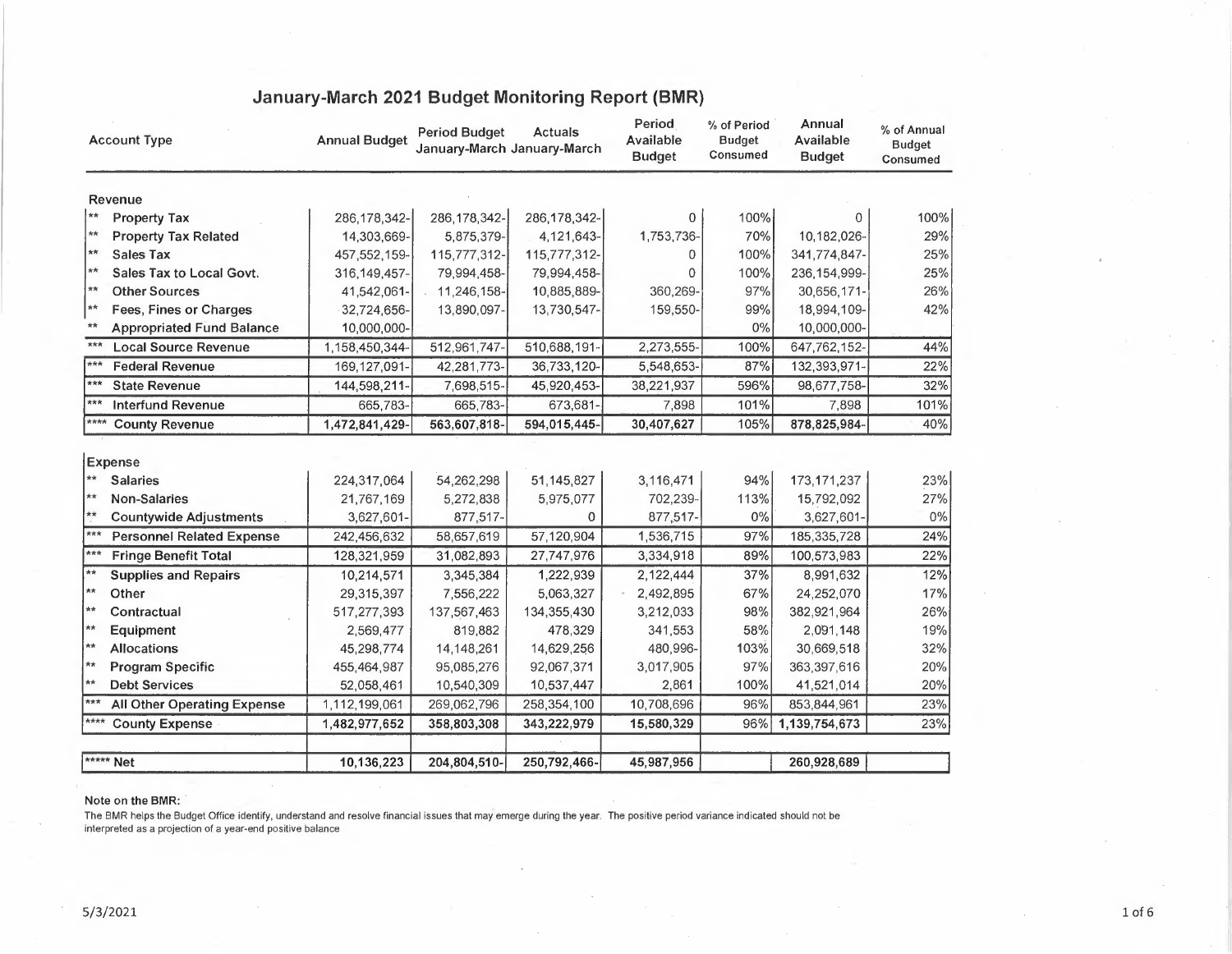|                                     |                      |                                       | January-March 2021Budget Monitoring Report |                                        |                                          |                                      |                                          |                                                                                                                                                                     |
|-------------------------------------|----------------------|---------------------------------------|--------------------------------------------|----------------------------------------|------------------------------------------|--------------------------------------|------------------------------------------|---------------------------------------------------------------------------------------------------------------------------------------------------------------------|
| <b>Account Type</b>                 | <b>Annual Budget</b> | <b>Period Budget</b><br>January-March | Actuals<br>January-March                   | Period -<br>Available<br><b>Budget</b> | % of Period<br><b>Budget</b><br>Consumed | Annual<br>Available<br><b>Budget</b> | % of Annual<br><b>Budget</b><br>Consumed | <b>Comments/Key Items</b>                                                                                                                                           |
| Revenue                             |                      |                                       |                                            |                                        |                                          |                                      |                                          |                                                                                                                                                                     |
| 400000 Real Property Taxes          | (286, 178, 342)      | (286, 178, 342)                       | (286, 178, 342)                            | 0                                      | 100.00%                                  | 0                                    | 100.00%                                  |                                                                                                                                                                     |
| Property Tax                        | (286, 178, 342)      | (286, 178, 342)                       | (286, 178, 342)                            | 0                                      | 100.00%                                  | 0                                    | 100.00%                                  |                                                                                                                                                                     |
| 400010 Exemption Removal            | (876, 148)           | (876, 148)                            | (1,077,342)                                | 201,194                                | 122.96%                                  | 201,194                              | 122.96%                                  |                                                                                                                                                                     |
| 400030 Gn/Sale-Tax Acq Prop         | (7,000)              | 0                                     | 0                                          | 0                                      | 0.00%                                    | (7,000)                              | 0.00%                                    |                                                                                                                                                                     |
| 400040 Other Pay/Lieu-Tax           | (5, 140, 000)        | (5,015,000)                           | (3,045,456)                                | (1,969,544)                            | 60.73%                                   | (2,094,544)                          | 59.25%                                   |                                                                                                                                                                     |
| 400050 Int&Pen on R P Taxes         | (12, 733, 993)       | (56, 499)                             | (56, 499)                                  | O                                      | 100.00%                                  | (12,677,494)                         | 0.44%                                    |                                                                                                                                                                     |
| 400060 Omitted Taxes                | (1,780)              | (1,780)                               | (16, 394)                                  | 14,614                                 | 920.99%                                  | 14,614                               | 920.99%                                  |                                                                                                                                                                     |
| 466060 Prop Tax Rev Adjust          | 4,455,252            | 74,049                                | 74,049                                     | 0                                      | 100.00%                                  | 4,381,203                            | 1.66%                                    |                                                                                                                                                                     |
| Property Tax Related                | (14, 303, 669)       | (5,875,379)                           | (4, 121, 643)                              | (1,753,736)                            | 70.15%                                   | (10, 182, 026)                       | 28.82%                                   |                                                                                                                                                                     |
| 402000 Sales Tax EC Purp            | (172, 531, 111)      | (43, 656, 003)                        | (43,656,003)                               | 0                                      | 100.00%                                  | (128, 875, 108)                      | 25.30%                                   | Sales Tax<br>County Share of Sales Tax is equal to                                                                                                                  |
| 402100 1% Sales Tax-EC Purp         | (162, 893, 514)      | (41, 216, 488)                        | (41, 216, 488)                             | 0                                      | 100.00%                                  | (121, 677, 026)                      | 25.30%                                   | budget. Due to the uncertainty in future<br>collections no variance will be established                                                                             |
| 402120 .25% Sales Tax               | (40, 709, 178)       | (10, 301, 607)                        | (10, 301, 607)                             | 0                                      | 100.00%                                  | (30, 407, 571)                       | 25.31%                                   | until the final 2nd quarter sales tax<br>reconciliation is received from NYS.The<br>Div. of Budget will continue to closely                                         |
|                                     |                      |                                       |                                            |                                        |                                          |                                      |                                          | monitor the continuimg impact from<br>COVID-19 and the rebounding local<br>economy in relation to sales tax in order to<br>ascertain the overall impact on the 2021 |
| 402130 .5% Sales Tax                | (81, 418, 356)       | (20, 603, 214)                        | (20, 603, 214)                             | 0                                      | 100.00%                                  | (60, 815, 142)                       | 25.31%                                   | budget.                                                                                                                                                             |
| $\pmb{\ast}\pmb{\ast}$<br>Sales Tax | (457,552,159)        | (115, 777, 312)                       | (115, 777, 312)                            | O                                      | 100.00%                                  | (341,774,847)                        | 25.30%                                   |                                                                                                                                                                     |
| 402140 Sales Tax to Loc Gov         | (316,149,457)        | (79,994,458)                          | (79, 994, 458)                             | 0                                      | 100.00%                                  | (236,154,999)                        | 25.30%                                   |                                                                                                                                                                     |
| Sales Tax to Local Govt.            | (316, 149, 457)      | (79, 994, 458)                        | (79, 994, 458)                             | $\circ$                                | 100.00%                                  | (236,154,999)                        | 25.30%                                   |                                                                                                                                                                     |
| 402300 Hotel Occupancy Tax          | (9,562,689)          | (1,340,672)                           | (1,021,829)                                | (318, 843)                             | 76.22%                                   | (8,540,860)                          | 10.69%                                   |                                                                                                                                                                     |
| 402500 Off Track Par-Mu Tax         | (396, 286)           | (99,072)                              | (53, 815)                                  | (45, 257)                              | 54.32%                                   | (342, 471)                           | 13.58%                                   |                                                                                                                                                                     |
| 402510 Video Lottery Aid            | (288, 560)           | $\circ$                               | 0                                          | 0                                      | 0.00%                                    | (288, 560)                           | 0.00%                                    |                                                                                                                                                                     |
| 402610 Medical Marj Exc Tax         | (183, 888)           | (45, 972)                             | (65,000)                                   | 19,028                                 | 141.39%                                  | (118, 888)                           | 35.35%                                   |                                                                                                                                                                     |
| 415010 Post Mortem Toxicol          | (14, 450)            | (3,613)                               | (7,683)                                    | 4,071                                  | 212.68%                                  | (6, 767)                             | 53.17%                                   |                                                                                                                                                                     |
| 415100 Real Property Trans          | (201, 200)           | (50, 300)                             | (53,055)                                   | 2,755                                  | 105.48%                                  | (148, 145)                           | 26.37%                                   |                                                                                                                                                                     |
| 415160 Mortgage Tax                 | (557, 451)           | (139, 363)                            | (139, 363)                                 | $\circ$                                | 100.00%                                  | (418,088)                            | 25.00%                                   |                                                                                                                                                                     |
| 415360 Legal Settlements            | 0                    | 0                                     | (26)                                       | 26                                     | 0.00%                                    | 26                                   | 0.00%                                    |                                                                                                                                                                     |
| 415500 Prisoner Transport           | (17,000)             | (4, 250)                              | 0                                          | (4, 250)                               | 0.00%                                    | (17,000)                             | 0.00%                                    |                                                                                                                                                                     |
| 415620 Commissary Reimb             | (115, 763)           | (28, 941)                             | (28, 941)                                  | 0                                      | 100.00%                                  | (86, 822)                            | 25.00%                                   |                                                                                                                                                                     |
| 415622 Jail Phone Revenue           | (735, 623)           | (735, 623)                            | (735, 623)                                 | 0                                      | 100.00%                                  | 0                                    | 100.00%                                  |                                                                                                                                                                     |
| 416540 Insurance                    | 0                    | 0                                     | 0                                          | 0                                      | 0.00%                                    | 0                                    | 0.00%                                    |                                                                                                                                                                     |
| 416570 Post Exposure Rabies         | (133, 048)           | (33, 262)                             | (33, 262)                                  | 0                                      | 100.00%                                  | (99, 786)                            | 25.00%                                   |                                                                                                                                                                     |
| 416920 Medicd-Early Interve         | (143, 640)           | (35, 910)                             | (41, 553)                                  | 5,643                                  | 115.71%                                  | (102, 088)                           | 28.93%                                   |                                                                                                                                                                     |
| 417200 Day Care Repay Recov         | (68, 550)            | (17, 138)                             | (10, 360)                                  | (6, 778)                               | 60.45%                                   | (58, 190)                            | 15.11%                                   |                                                                                                                                                                     |
| 417500 Repay Em Ast/Adults          | (226, 500)           | (56, 625)                             | (44, 158)                                  | (12, 467)                              | 77.98%                                   | (182, 342)                           | 19.50%                                   |                                                                                                                                                                     |
| 417510 Repay Medical Asst           | (2, 296, 804)        | (574, 201)                            | (644, 115)                                 | 69,914                                 | 112.18%                                  | (1,652,689)                          | 28.04%                                   |                                                                                                                                                                     |
| 417520 Repay-Family Assist          | (510, 847)           | (127, 712)                            | (69,065)                                   | (58, 647)                              | 54.08%                                   | (441, 782)                           | 13.52%                                   |                                                                                                                                                                     |
| 417530 Repay-Foster Care/Ad         | (1,975,380)          | (493, 845)                            | (449, 571)                                 | (44, 274)                              | 91.03%                                   | (1,525,809)                          | 22.76%                                   |                                                                                                                                                                     |
| 417550 Repay-SafetyNetAsst          | (6,478,017)          | (1,619,504)                           | (1,004,237)                                | (615, 267)                             | 62.01%                                   | (5,473,780)                          | 15.50%                                   |                                                                                                                                                                     |
| 417560 Repay-Serv For Recip         | (7, 303)             | (1,826)                               | (3, 126)                                   | 1,300                                  | 171.20%                                  | (4, 177)                             | 42.80%                                   |                                                                                                                                                                     |
| 417570 SNAP Fraud Incentives        | (46, 283)            | (11,571)                              | (10, 389)                                  | (1, 182)                               | 89.79%                                   | (35,894)                             | 22.45%                                   |                                                                                                                                                                     |
| 417580 Repaymts-Handi Child         | O                    | $\circ$                               | (39, 953)                                  | 39,953                                 | 0.00%                                    | 39,953                               | 0.00%                                    |                                                                                                                                                                     |
| 418025 Recov-SafetyNet Bur          | $\circ$              | 0                                     | (7, 524)                                   | 7,524                                  | 0.00%                                    | 7,524                                | 0.00%                                    |                                                                                                                                                                     |
| 418030 Repayments-IV D Adm          | (4, 423, 828)        | (1, 105, 957)                         | (1, 121, 812)                              | 15,855                                 | 101.43%                                  | (3,302,016)                          | 25.36%                                   |                                                                                                                                                                     |
| 418110 Comm Coll Respreads          | (7, 381, 088)        | (7, 381, 088)                         | (2,981,087)                                | (4,400,001)                            | 40.39%                                   | (4,400,001)                          | 40.39%                                   |                                                                                                                                                                     |
| 418112 Comm Coll Resp. Adj.         | 4,400,000            | 4,400,000                             | 0                                          | 4,400,000                              | 0.00%                                    | 4,400,000                            | 0.00%                                    |                                                                                                                                                                     |
| 418130 Comm Coll Reimb              | (61,401)             | (15, 350)                             | (12, 771)                                  | (2,5/9)                                | 83.20%                                   | (48, 630)                            | 20.80%                                   |                                                                                                                                                                     |
| 418410 OCSE Medical Payments        | (1,987,333)          | (496, 833)                            | (406, 474)                                 | (90,359)                               | 81.81%                                   | (1,580,859)                          | 20.45%                                   |                                                                                                                                                                     |
| 418430 Donated Funds                | (929,000)            | (232, 250)                            | (218, 500)                                 | (13, 750)                              | 94.08%                                   | (710, 500)                           | 23.52%                                   |                                                                                                                                                                     |
| 420020 ECC Cap Cons-Otr Gvt         | (95,000)             | O                                     | 0                                          | 0                                      | 0.00%                                    | (95,000)                             | 0.00%                                    |                                                                                                                                                                     |
| 420499 OthLocal Source Rev          | (94, 494)            | (23, 624)                             | o                                          | (23, 624)                              | 0.00%                                    | (94,494)                             | 0.00%                                    |                                                                                                                                                                     |
| 420500 Rent-Rl Prop-Concess         | (35, 485)            | (8, 871)                              | (9,662)                                    | 791                                    | 108.91%                                  | (25, 823)                            | 27.23%                                   |                                                                                                                                                                     |
| 420520 Rent-RI Prop-Rtw-Eas         | (7,000)              | (1,750)                               | (140)                                      | (1,610)                                | 8.00%                                    | (6,860)                              | 2.00%                                    |                                                                                                                                                                     |
| 420550 Rent-663 Kensington          | (12, 168)            | (3,042)                               | (3,042)                                    | O                                      | 100.00%                                  | (9, 126)                             | 25.00%                                   |                                                                                                                                                                     |
| 420560 Rent-1500 Broadway           | (257, 760)           | (64, 440)                             | (64, 345)                                  | (95)                                   | 99.85%                                   | (193, 415)                           | 24.96%                                   |                                                                                                                                                                     |
| 421550 Forft Crime Proceed          | (122, 897)           | (30, 724)                             | (30, 031)                                  | (693)                                  | 97.74%                                   | (92,866)                             | 24.44%                                   |                                                                                                                                                                     |
| 422000 Copies                       | (8,500)              | (2, 125)                              | (1, 196)                                   | (929)                                  | 56.30%                                   | (7, 304)                             | 14.07%                                   |                                                                                                                                                                     |
| 422040 Gas Well Drill Rents         | (5,500)              | (1, 375)                              | $\circ$                                    | (1, 375)                               | 0.00%                                    | (5,500)                              | 0.00%                                    |                                                                                                                                                                     |
| 422050 E-Payable Rebates            | (215,000)            | (53,750)                              | (86, 770)                                  | 33,020                                 | 161.43%                                  | (128, 230)                           | 40.36%                                   |                                                                                                                                                                     |
| 423000 Refunds P/Y Expenses         | (1,000)              | (250)                                 | (475, 237)                                 | 474,987                                | 190094.80%                               | 474,237                              | 47523.70%                                |                                                                                                                                                                     |
| 445000 Recovery Int - SID           | (336,357)            | (84,089)                              | (45, 631)                                  | (38, 459)                              | 54.26%                                   | (290, 726)                           | 13.57%                                   |                                                                                                                                                                     |
| 445030 Int & Earn - Gen Inv         | (200,100)            | (50, 025)                             | (44, 821)                                  | (5, 204)                               | 89.60%                                   | (155, 279)                           | 22.40%                                   |                                                                                                                                                                     |
| 445040 Int & Earn-3rd Party         | (400,000)            | (100,000)                             | (12,052)                                   | (87, 948)                              | 12.05%                                   | (387, 948)                           | 3.01%                                    |                                                                                                                                                                     |
| 466000 Misc Receipts                | (357,486)            | (89, 372)                             | (71, 995)                                  | (17, 376)                              | 80.56%                                   | (285, 491)                           | 20.14%                                   |                                                                                                                                                                     |
| 466020 Minor Sale - Other           | (35,500)             | (8, 875)                              | (13,091)                                   | 4,216                                  | 147.51%                                  | (22, 409)                            | 36.88%                                   |                                                                                                                                                                     |
| 466070 Refunds P/Y Expenses         | (980,000)            | (245,000)                             | (83, 682)                                  | (161, 318)                             | 34.16%                                   | (896, 318)                           | 8.54%                                    |                                                                                                                                                                     |
| 466120 Other Misc DISS Rev          | (3, 240)             | (810)                                 | (926)                                      | 116                                    | 114.27%                                  | (2,314)                              | 28.57%                                   |                                                                                                                                                                     |
| 466130 Oth Unclass Rev              | (10,000)             | (2,500)                               | (96, 892)                                  | 94,392                                 | 3875.68%                                 | 86,892                               | 968.92%                                  |                                                                                                                                                                     |
| 466150 Chlamydia Study Forms        | (8,000)              | (2,000)                               | (2,000)                                    | 0                                      | 100.00%                                  | (6,000)                              | 25.00%                                   |                                                                                                                                                                     |
| 466180 Unanticip P/Y Rev            | 0                    | 0                                     | (465,625)                                  | 465,625                                | 0.00%                                    | 465,625                              | 0.00%                                    |                                                                                                                                                                     |
|                                     |                      |                                       |                                            |                                        |                                          |                                      |                                          |                                                                                                                                                                     |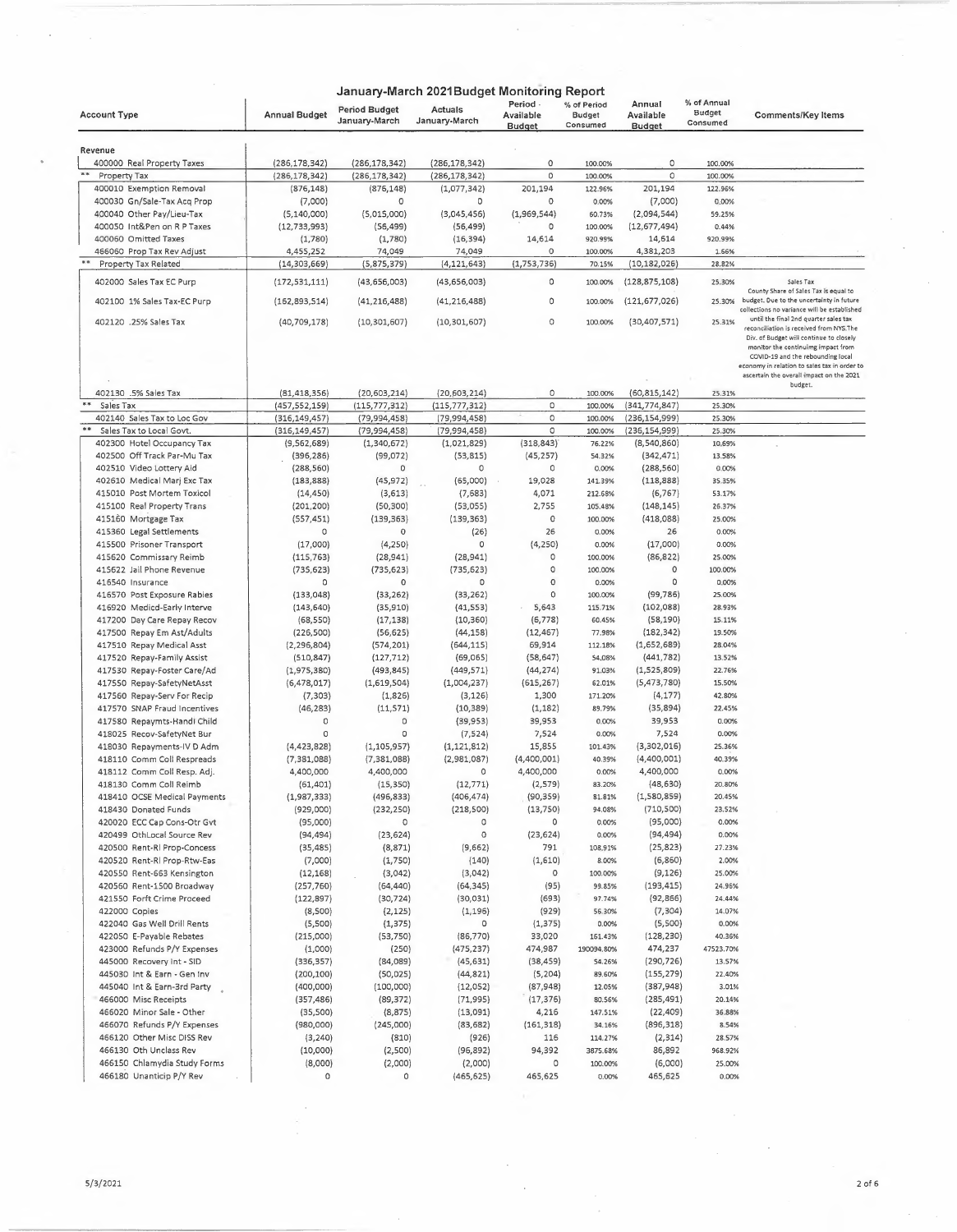| 466260 Intercept-LocalShare                                | (83, 239)                       | (20, 810)                   | (32, 577)                 | 11,767                   | 156.55%            | (50, 662)                    | 39.14%            |                                                                  |
|------------------------------------------------------------|---------------------------------|-----------------------------|---------------------------|--------------------------|--------------------|------------------------------|-------------------|------------------------------------------------------------------|
| 466280 Local Srce - ECMCC                                  | (22,000)                        | (5,500)                     | (1, 584)                  | (3,916)                  | 28.80%             | (20, 416)                    | 7.20%             |                                                                  |
| 466310 Prem On Oblig - RAN                                 | (3,000,000)                     | 0                           | 0                         | 0                        | 0.00%              | (3,000,000)                  | 0.00%             |                                                                  |
| 466360 Stadium Reimbursement                               | (720,000)                       | (180,000)                   | (128, 208)                | (51, 792)                | 71.23%             | (591, 792)                   | 17.81%            | At the end of the period, or 25% of                              |
| 467000 Misc Depart Income                                  | (9,403)                         | (2, 351)                    | 0                         | (2, 351)                 | 0.00%              | (9,403)                      | 0.00%             | the year, the County has achieved                                |
| 480020 Sale-Excess Material                                | (135,000)                       | (2,750)                     | (2,892)                   | 142                      | 105.16%            | (132, 108)                   | 2.14%             | 26% of the annual Other Sources<br>revenue budget.               |
| 480030 Recycling Revenue                                   | (45,000)                        | (11, 250)                   | (10, 198)                 | (1,052)                  | 90.65%             | (34, 802)                    | 22.66%            |                                                                  |
| Other Sources<br>406610 STD Clinic Fees                    | (41,542,061)<br>(193, 790)      | (11, 246, 158)<br>(48, 448) | (10,885,889)              | (360, 269)               | 96.80%<br>14.96%   | (30, 656, 171)               | 26.20%<br>3.74%   |                                                                  |
| 415000 Medical Exam Fees                                   | (484, 750)                      | (121, 188)                  | (7, 249)<br>(201, 809)    | (41, 198)<br>80,622      | 166.53%            | (186, 541)<br>(282, 941)     | 41.63%            |                                                                  |
| 415050 Treasurer Fees                                      | (55,000)                        | (13,750)                    | (25, 297)                 | 11,547                   | 183.98%            | (29, 703)                    | 45.99%            |                                                                  |
| 415105 Passport Fees                                       | (28,000)                        | (7,000)                     | (3,850)                   | (3, 150)                 | 55.00%             | (24, 150)                    | 13.75%            |                                                                  |
| 415110 Court Fees                                          | (391, 600)                      | (97, 900)                   | (94, 500)                 | (3,400)                  | 96.53%             | (297, 100)                   | 24.13%            |                                                                  |
| 415120 Small Claims AR Fees                                | (200)                           | (50)                        | (15)                      | (35)                     | 30.00%             | (185)                        | 7.50%             |                                                                  |
| 415130 Auto Fees                                           | (5,451,000)                     | (1,362,750)                 | (865, 113)                | (497, 637)               | 63.48%             | (4,585,887)                  | 15.87%            |                                                                  |
| 415140 Comm of Educ Fees                                   | (116, 800)                      | (29, 200)                   | (34, 471)                 | 5,271                    | 118.05%            | (82, 329)                    | 29.51%            |                                                                  |
| 415150 Recording Fees<br>$\Phi$                            | (6, 200, 765)                   | (1,550,191)                 | (1,923,325)               | .373,134                 | 124.07%            | (4, 277, 440)                | 31.02%            |                                                                  |
| 415180 Vehicle Use Tax                                     | (5,300,000)                     | (1,325,000)                 | (1,499,919)               | 174,919                  | 113.20%            | (3,800,081)                  | 28.30%            |                                                                  |
| 415185 E-Z Pass Tag Sales                                  | (17,500)                        | (4, 375)                    | (1, 225)                  | (3, 150)                 | 28.00%             | (16, 275)                    | 7.00%             |                                                                  |
| 415200 Civil Serv Exam Fees                                | (45,000)                        | 0                           | 0                         | 0                        | 0.00%              | (45,000)                     | 0.00%             |                                                                  |
| 415210 3rd Party Deduct Fee                                | (17,000)                        | (4, 250)                    | (4, 250)                  | 0                        | 100.00%            | (12, 750)                    | 25.00%            |                                                                  |
| 415510 Civil Proc Fees-Sher                                | (1, 271, 690)                   | (317, 923)                  | (169, 695)                | (148, 228)               | 53.38%             | (1, 101, 995)                | 13.34%            |                                                                  |
| 415520 Sheriff Fees                                        | (32,500)                        | (8, 125)                    | (8, 541)                  | 416                      | 105.12%            | (23,959)                     | 26.28%            |                                                                  |
| 415600 Inmate Discip Surch                                 | (12, 500)                       | (3, 125)                    | (1,673)                   | (1, 452)                 | 53.52%             | (10, 827)                    | 13.38%            |                                                                  |
| 415605 Drug Testing Charge                                 | (25,000)                        | (6, 250)                    | (9,660)                   | 3,410                    | 154.57%            | (15, 340)                    | 38.64%            |                                                                  |
| 415610 Restitution Surcharge                               | (17,000)                        | (4, 250)                    | (6, 374)                  | 2,124                    | 149.98%            | (10, 626)                    | 37.49%            |                                                                  |
| 415630 Bail Fee-Alt / Incar<br>415640 Probation Fees       | (5,000)                         | (1, 250)                    | (846)                     | (404)                    | 67.65%             | (4, 154)                     | 16.91%            |                                                                  |
| 415650 DWI Program                                         | (475,000)<br>(629, 950)         | (118, 750)<br>(157, 488)    | (168, 413)<br>0           | 49,663<br>(157, 488)     | 141.82%<br>0.00%   | (306, 587)<br>(629, 950)     | 35.46%<br>0.00%   |                                                                  |
| 415670 Elec Monitoring Ch                                  | (3,600)                         | (900)                       | (1, 350)                  | 450                      | 149.94%            | (2, 251)                     | 37.49%            |                                                                  |
| 415680 Pmt-Home Care Review                                | (10,000)                        | (2,500)                     | (532)                     | (1,968)                  | 21.28%             | (9, 468)                     | 5.32%             |                                                                  |
| 416020 Comm Sanitat & Food                                 | (1, 175, 000)                   | (293, 750)                  | (277, 028)                | (16, 722)                | 94.31%             | (897, 972)                   | 23.58%            |                                                                  |
| 416030 Realty Subdivisions                                 | (12,000)                        | (3,000)                     | (2, 375)                  | (625)                    | 79.17%             | (9,625)                      | 19.79%            |                                                                  |
| 416040 Individ Sewr Sys Opt                                | (425,000)                       | (106, 250)                  | (90,092)                  | (16, 158)                | 84.79%             | (334, 908)                   | 21.20%            |                                                                  |
| 416090 Pen & Fines-Health                                  | (20,000)                        | (5,000)                     | (3,800)                   | (1, 200)                 | 76.00%             | (16, 200)                    | 19.00%            |                                                                  |
| 416150 PPD Tests                                           | (8,580)                         | (2, 145)                    | (450)                     | (1,695)                  | 20.98%             | (8, 130)                     | 5.24%             |                                                                  |
| 416160 TB Outreach                                         | (47, 380)                       | (11, 845)                   | (9, 792)                  | (2,053)                  | 82.66%             | (37, 588)                    | 20.67%            |                                                                  |
| 416190 ImmunizationsService                                | (8, 283)                        | (2,071)                     | (1,057)                   | (1,014)                  | 51.04%             | (7, 226)                     | 12.76%            |                                                                  |
| 416580 Training Course Fees                                | (56, 235)                       | (14,059)                    | (23, 185)                 | 9,126                    | 164.92%            | (33,050)                     | 41.23%            |                                                                  |
| 416610 Pub Health Lab Fees                                 | (185,000)                       | (46, 250)                   | (20, 650)                 | (25, 600)                | 44.65%             | (164, 350)                   | .11.16%           |                                                                  |
| 418040 Inspec Fee Wght/Meas                                | (175,000)                       | (43, 750)                   | (27, 100)                 | (16, 650)                | 61.94%             | (147,900)                    | 15.49%            |                                                                  |
| 418050 Item Price Waivr Fee                                | (275,000)                       | (68, 750)                   | (104, 849)                | 36,099                   | 152.51%            | (170, 151)                   | 38.13%            |                                                                  |
|                                                            |                                 |                             |                           |                          |                    |                              |                   |                                                                  |
| 418400 Subpoena Fees                                       | (13, 546)                       | (3, 387)                    | (2,407)                   | (979)                    | 71.09%             | (11, 139)                    | 17.77%            |                                                                  |
| 418500 Park & Rec Chgs-Camp                                | (170, 250)                      | (42, 563)                   | (74, 528)                 | 31,966                   | 175.10%            | (95, 722)                    | 43.78%            |                                                                  |
| 418510 Park & Rec Chgs-Shel                                | (299, 620)                      | (74,905)                    | (4,610)                   | (70, 295)                | 6.15%              | (295, 010)                   | 1.54%             |                                                                  |
| 418520 Chgs-Park Emp Subsis                                | (16, 200)                       | (4,050)                     | (6, 450)                  | 2,400                    | 159.26%            | (9,750)                      | 39.81%            |                                                                  |
| 418530 Golf Chg-Other Fees                                 | (170, 703)                      | 0                           | 0                         | 0                        | 0.00%              | (170, 703)                   | 0.00%             |                                                                  |
| 418540 Golf Chg-Greens Fees                                | (393,572)                       | (56,393)                    | (76, 028)                 | 19,635                   | 134.82%            | (317, 544)                   | 19.32%            |                                                                  |
| 418550 Sale of Forest Prod                                 | (8,000)                         | (2,000)                     | (710)                     | (1, 290)                 | 35.50%             | (7, 290)                     | 8.88%             |                                                                  |
| 418590 Spec Events Receipts                                | (8, 100)                        | (2,025)                     | 0                         | (2,025)                  | 0,00%              | (8, 100)                     | 0.00%             |                                                                  |
| 420000 Tx&Assm Svs-Oth Govt                                | (168,000)                       | (168,000)                   | (168, 271)                | 271                      | 100.16%            | 271<br>0                     | 100.16%           |                                                                  |
| 420010 Elec Exp Other Govt<br>420030 Police Svcs-Oth Gvt   | (7,581,812)                     | (7,581,812)                 | (7,581,812)               | $\circ$<br>270           | 100.00%<br>100.35% | (230, 392)                   | 100.00%<br>25.09% |                                                                  |
| 420190 Gen Svc-Oth Gov                                     | (307, 550)<br>(960)             | (76,888)<br>(240)           | (77, 158)<br>(240)        | $\circ$                  | 100.00%            | (720)                        | 25.00%            |                                                                  |
| 420271 CESQG Charges                                       | (30,000)                        | $\circ$                     | 0                         | $\circ$                  | 0.00%              | (30,000)                     | 0.00%             |                                                                  |
| 421000 Pistol Permits                                      | (160,000)                       | (40,000)                    | (71, 198)                 | 31,198                   | 178.00%            | (88, 802)                    | 44.50%            |                                                                  |
| 421500 Fines&Forfeited Bail                                | (17,000)                        | (4,250)                     | (2,885)                   | (1, 365)                 | 67.88%             | (14, 115)                    | 16.97%            |                                                                  |
| 421510 Fines and Penalties                                 | (3,500)                         | (875)                       | (3, 195)                  | 2,320                    | 365.14%            | (305)                        | 91.29%            | After 25% of the year, the County                                |
| 466010 NSF Check Fees                                      | (1,720)                         | (430)                       | (760)                     | 330                      | 176.74%            | (960)                        | 44.19%            | has achieved 44% of the annual                                   |
| 466190 Item Pricing Penalty                                | (188,000)                       | (47,000)                    | (69, 610)                 | 22,610                   | 148.11%            | (118, 390)                   | 37.03%            | Fees, Fines, or Charges revenue                                  |
| 466340 STOPDWI VIP Prs Fees                                | (15,000)                        | (3,750)                     | (2, 200)                  | (1,550)                  | 58.67%             | (12,800)                     | 14.67%            | budget.                                                          |
| Fees, Fines or Charges                                     | (32, 724, 656)                  | (13,890,097)                | (13, 730, 547)            | (159, 550)               | 98.85%             | (18,994,109)                 | 41.96%            |                                                                  |
| 402190 Approp Fund Balance                                 | (10,000,000)                    | 0                           | 0                         | O                        | 0.00%              | (10,000,000)                 | 0.00%             |                                                                  |
| Appropriated Fund Balance                                  | (10,000,000)                    | $\circ$                     | $\circ$                   | $\circ$                  | 0,00%              | (10,000,000)                 | 0.00%             |                                                                  |
| ***<br><b>Local Source Revenue</b>                         | (1, 158, 450, 344)              | (512, 961, 747)             | (510, 688, 191)           | (2, 273, 555)            | 99.56%             | (647, 762, 152)              | 44.08%            |                                                                  |
| 405570 ME 50% Fed Presch                                   | (3,668,358)                     | (917,090)                   | (917,090)                 | 0                        | 100.00%            | (2,751,268)                  | 25.00%            |                                                                  |
| 410070 FA-IV-B Preventive<br>410080 FA-Admin Chargeback    | (905, 239)<br>1,835,629         | (226, 310)<br>458,907       | (195, 104)<br>458,908     | (31, 206)<br>(1)         | 86.21%<br>100.00%  | (710, 135)<br>1,376,721      | 21.55%<br>25.00%  |                                                                  |
| 410120 FA-SNAP ET 100%                                     |                                 |                             |                           |                          |                    |                              | 27.18%            |                                                                  |
| 410150 SSA-SSI Pri Inc Prg                                 | (391, 867)<br>(35,000)          | (97, 967)<br>(8,750)        | (106, 515)<br>(4,000)     | 8,548<br>(4,750)         | 108.73%<br>45.71%  | (285, 352)<br>(31,000)       | 11.43%            |                                                                  |
| 410180 Fed Aid School Brk                                  | (18, 286)                       | (4, 572)                    | (6, 168)                  | 1,597                    | 134.92%            | (12, 118)                    | 33.73%            |                                                                  |
| 410240 HUD Rev D14.267 CoC                                 | (5,668,805)                     | (1, 417, 201)               | (433, 846)                | (983, 355)               | 30.61%             | (5,234,959)                  | 7.65%             |                                                                  |
| 410500 FA-Civil Defense                                    | (340, 602)                      | (85, 151)                   | (171, 725)                | 86,574                   | 201.67%            | (168, 878)                   | 50.42%            |                                                                  |
| 410510 Fed Drug Enforcement                                | (36, 686)                       | (9, 172)                    | (5, 524)                  | (3,647)                  | 60.23%             | (31, 162)                    | 15.06%            | Federal Aid                                                      |
| 410520 Fr Ci Bflo Pol Dept                                 | (28, 375)                       | (7,094)                     | (8, 362)                  | 1,268                    | 117.87%            | (20, 013)                    | 29.47%            | Formula driven Federal Aid which                                 |
| 411000 MH Fed Medi Sal Sh                                  | (589, 441)                      | (147, 360)                  | (154, 366)                | 7,006                    | 104.75%            | (435,075)                    | 26.19%            | appears under budget, mainly in                                  |
| 411490 Fed Aid - TANF FFFS                                 | (39, 623, 632)                  | (9,905,908)                 | (9,725,230)               | (180, 678)               | 98.18%             | (29,898,402)                 | 24.54%            | Health and Human Service                                         |
| 411495 FA - SYEP                                           | (1,673,044)                     | (418, 261)                  | $\circ$                   | (418, 261)               | 0.00%              | (1,673,044)                  | 0.00%             | Departments, is offset by savings in<br>associated expenditures. |
| 411500 Fed Aid - MA In House                               | 2,122,109                       | 530,527                     | 398,144                   | 132,383                  | 75.05%             | 1,723,965                    | 18.76%            |                                                                  |
| 411520 FA-Family Assistance                                | (34, 727, 326)                  | (8,681,832)                 | (6,082,754)               | (2, 599, 077)            | 70.06%             | (28, 644, 572)               | 17.52%            |                                                                  |
| 411540 FA-Social Serv Admin                                | (19, 182, 498)                  | (4, 795, 625)               | (4, 226, 767)             | (568, 857)               | 88.14%             | (14, 955, 731)               | 22.03%            |                                                                  |
| 411550 FA-Soc Serv Adm A-87<br>411570 Fed Aid - SNAP Admin | (1, 185, 452)<br>(13, 572, 956) | (296, 363)<br>(3,393,239)   | (193, 498)<br>(2,727,801) | (102, 865)<br>(665, 438) | 65.29%<br>80.39%   | (991, 954)<br>(10, 845, 155) | 16.32%<br>20.10%  |                                                                  |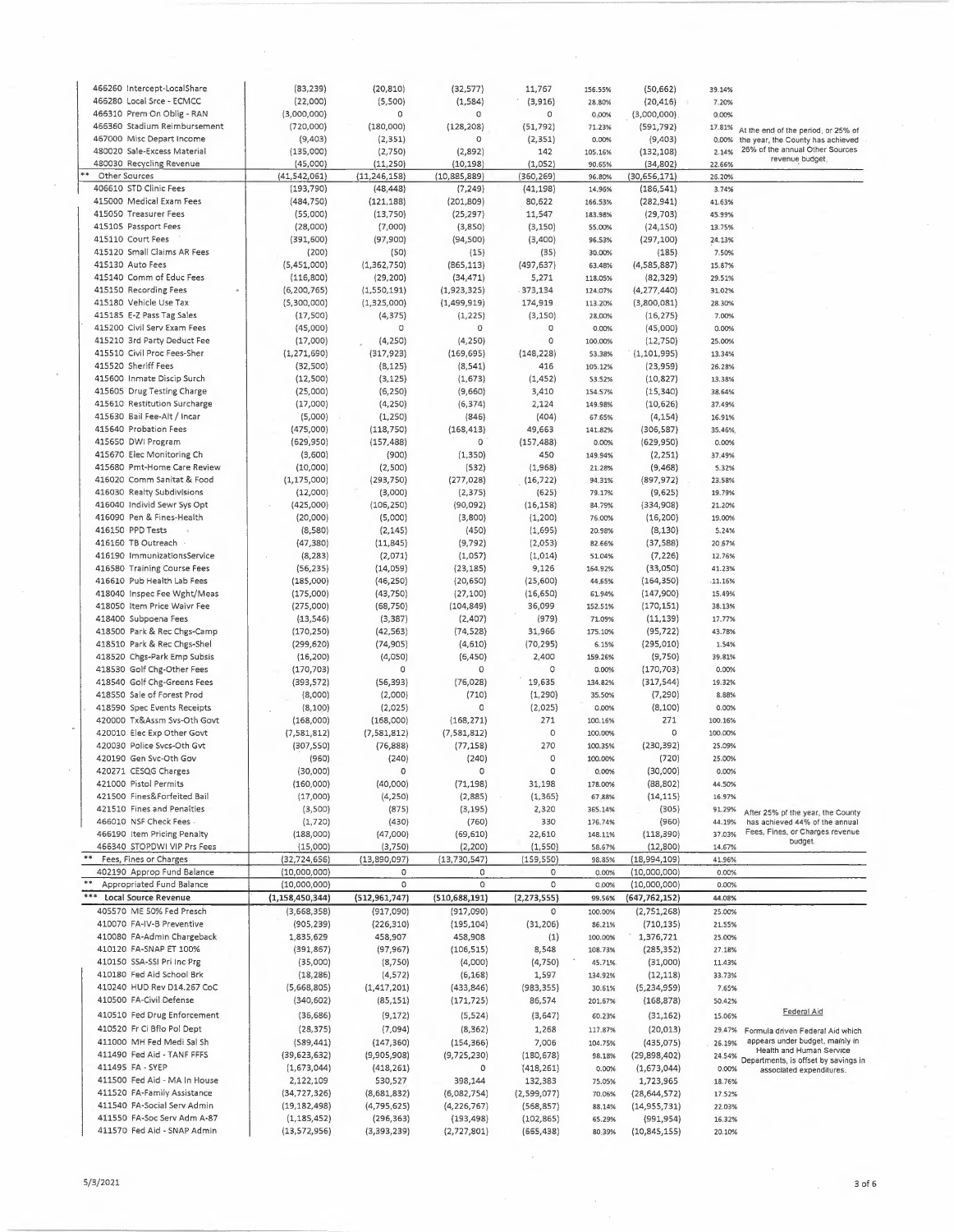| 411580 Fed Aid - SNAP ET 50%    | (3,038,400)     | (759, 600)      | (528, 223)      | (231, 377)  | 69.54%     | (2,510,177)     | 17.38%    |                                                                            |
|---------------------------------|-----------------|-----------------|-----------------|-------------|------------|-----------------|-----------|----------------------------------------------------------------------------|
| 411590 FA-HEAP                  | (3,939,165)     | (984, 791)      | (1,324,816)     | 340,025     | 134.53%    | (2,614,349)     | 33.63%    |                                                                            |
| 411610 FA-Serv/Recipients       | (5,310,745)     | (1, 327, 686)   | (1, 294, 014)   | (33, 672)   | 97.46%     | (4,016,731)     | 24.37%    |                                                                            |
| 411640 FA-Daycare Block Grt     | (23, 203, 076)  | (5,800,769)     | (5,559,530)     | (241, 239)  | 95.84%     | (17,643,546)    | 23.96%    |                                                                            |
| 411670 FA-Refugee&Entrants      | (50, 856)       | (12, 714)       | (4,856)         | (7,858)     |            | (46,000)        | 9.55%     |                                                                            |
|                                 |                 |                 |                 |             | 38.19%     |                 |           |                                                                            |
| 411680 FA-Foster Care/Adopt     | (14, 616, 248)  | (3,654,062)     | (3,664,883)     | 10,821      | 100.30%    | (10, 951, 365)  | 25.07%    |                                                                            |
| 411690 FA-IV-D Incentives       | (426, 359)      | (106, 590)      | (115, 440)      | 8,850       | 108.30%    | (310, 919)      | 27.08%    |                                                                            |
| 411700 FA-TANF Safety Net       | (564, 749)      | (141, 187)      | (67, 822)       | (73, 366)   | 48.04%     | (496, 927)      | 12.01%    |                                                                            |
| 411780 Fed Aid-Medicaid Adm     | (123, 643)      | (30, 911)       | (30, 910)       | (1)         | 100.00%    | (92, 733)       | 25.00%    |                                                                            |
| 412000 FA-School Lunch Prog     | (29,056)        | (7, 264)        | (9, 818)        | 2,554       | 135.16%    | (19, 238)       | 33.79%    | After 25% of the year, the County                                          |
| 414000 Federal Aid              | (82, 733)       | (20, 683)       | (10, 806)       | (9,877)     | 52.25%     | (71, 927)       | 13.06%    | has achieved 13% of the budgeted                                           |
| 414010 Federal Aid - Other      | (6, 375)        | (1, 594)        | 0               | (1, 594)    | 0.00%      | (6, 375)        | 0.00%     | Federal revenue.                                                           |
| 414020 Misc Federal Aid         | (45, 857)       | (11, 464)       | (20, 306)       | 8,842       | 177.13%    | (25, 551)       | 44.28%    |                                                                            |
| <b>Federal Revenue</b>          | (169, 127, 091) | (42, 281, 773)  | (36, 733, 120)  | (5,548,653) | 86.88%     | (132, 393, 971) | 21.72%    |                                                                            |
| 405000 State Aid Fr Da Sal      |                 |                 |                 |             |            | (62, 146)       |           | State Aid                                                                  |
|                                 | (77, 682)       | (19, 421)       | (15, 536)       | (3,885)     | 80.00%     |                 | 20.00%    |                                                                            |
| 405010 St Re Indigent Care      | (30,000)        | (7,500)         | (44,984)        | 37,484      | 599.79%    | 14,984          | 149.95%   | Overall benefit of \$45.2 million                                          |
| 405060 State Aid - NYSERDA      | (75, 603)       | (75, 603)       | (75, 603)       | 0           | 100.00%    | 0               | 100.00%   | received due to elimination by NYS in                                      |
| 405170 SA-Crt Fac Incen Aid     | (2, 222, 863)   | (555, 716)      | (528, 711)      | (27,004)    | 95.14%     | (1,694,152)     | 23.79%    | their SFY 21-22 Budget of withholding<br>a 20% portion of County State Aid |
| 405190 StAid-Octane Testing     | (30,000)        | (7,500)         | 0               | (7,500)     | 0.00%      | (30,000)        | 0.00%     | payments and also due to payments                                          |
| 405500 SA-Spec Need Presch      | (31, 460, 139)  | (7,865,035)     | (10, 433, 035)  | 2,568,000   | 132.65%    | (21,027,104)    | 33.16%    | received in 2021 for SFY 20-21                                             |
| 405520 SA-NYS DOH EI Serv       | (4,032,801)     | (1,008,200)     | (737, 415)      | (270, 785)  | 73.14%     | (3, 295, 386)   | 18.29%    | witholdings which occurred in 2020.                                        |
| 405530 SA-Admin Preschool       | (378, 836)      | (94, 709)       | (94, 709)       | O           | 100.00%    | (284, 127)      | 25.00%    | The period to date benefit is \$38.3 for                                   |
| 405540 SA-Art VI-P H Work       | (1,832,215)     | (458, 054)      | (401, 271)      | (56, 783)   | 87.60%     | (1,430,944)     | 21.90%    | budgeted 2021 revenue losses and                                           |
| 405560 SA-NYS DOH EI Admin      | (454, 155)      | (113, 539)      | (113, 539)      | 0           | 100.00%    | (340, 616)      | 25.00%    | another \$ 6.9 million relating to the                                     |
| 405590 SA-Medicaid El Admin     | (123, 643)      |                 | (30, 910)       | (1)         | 100.00%    | (92, 733)       | 25.00%    | the 2021 return of withholdings which<br>occurred in 2020.                 |
|                                 |                 | (30, 911)       |                 |             |            |                 |           |                                                                            |
| 405595 SA-Med Anti Fraud        | (425, 360)      | (106, 340)      | (109, 421)      | 3,081       | 102.90%    | (315, 939)      | 25.72%    |                                                                            |
| 406000 SA-Fr Prob Serv          | (1, 181, 952)   | (295, 488)      | (295, 488)      | $\circ$     | 100.00%    | (886,464)       | 25.00%    |                                                                            |
| 406010 SA-Fr Nav Law Enforc     | (80, 500)       | (20, 125)       | 72,751          | (92, 876)   | $-361.50%$ | (153, 251)      | $-90.37%$ |                                                                            |
| 406020 SA-Snomob Lw Enforc      | (20,000)        | (5,000)         | $\circ$         | (5,000)     | 0.00%      | (20,000)        | 0.00%     |                                                                            |
| 406500 Refugee Hith Assment     | (91, 041)       | (22, 760)       | (8,613)         | (14, 147)   | 37.84%     | (82, 428)       | 9.46%     |                                                                            |
| 406550 Emerg Med Training       | (358, 655)      | (89, 664)       | (64, 245)       | (25, 419)   | 71.65%     | (294, 410)      | 17.91%    |                                                                            |
| 406560 SA-Art VI-PubHlthLab     | (2, 291, 936)   | (572, 984)      | (453, 557)      | (119, 427)  | 79.16%     | (1,838,379)     | 19.79%    |                                                                            |
| 406810 SA-Foren Mntl Hea Sr     | (2,842,867)     | (710, 717)      | (577, 387)      | (133, 330)  | 81.24%     | (2, 265, 480)   | 20.31%    |                                                                            |
| 406830 SA-Mental Health II      | (28, 579, 534)  | (7, 144, 884)   | (7, 217, 946)   | 73,063      | 101.02%    | (21, 361, 588)  | 25.26%    |                                                                            |
| 406860 State Aid - OASAS        | (11, 379, 174)  | (2,844,794)     | (2,804,512)     | (40, 282)   | 98.58%     | (8,574,662)     | 24.65%    |                                                                            |
|                                 |                 |                 |                 | (0)         | 100.00%    | (394, 744)      | 25.00%    |                                                                            |
| 406880 State Aid - OPWDD        | (526, 325)      | (131, 581)      | (131,581)       |             |            |                 |           |                                                                            |
| 406890 Handpd Park Surch        | (25, 500)       | (6, 375)        | (1,781)         | (4,594)     | 27.94%     | (23, 719)       | 6.98%     |                                                                            |
| 407500 SA-MA In House           | 2,122,109       | 530,527         | 479,362         | 51,165      | 90.36%     | 1,642,747       | 22.59%    |                                                                            |
| 407510 SA-Spec Need Adult       | (2, 310)        | (578)           | 0               | (578)       | 0.00%      | (2, 310)        | 0.00%     |                                                                            |
| 407520 SA-Family Assistance     | 0               | $\circ$         | (6,079)         | 6,079       | 0.00%      | 6,079           | 0.00%     |                                                                            |
| 407540 SA-Soc Serv Admin        | (32, 907, 805)  | (8, 226, 951)   | (6, 344, 315)   | (1,882,637) | 77.12%     | (26, 563, 490)  | 19.28%    |                                                                            |
| 407580 SA-Sch Breakfst Prog     | (842)           | (211)           | (276)           | 66          | 131.12%    | (566)           | 32.78%    |                                                                            |
| 407590 SA-School Lunch Prog     | (494)           | (124)           | (163)           | 40          | 131.98%    | (331)           | 33.00%    |                                                                            |
| 407600 SA-Sec Det Other Co      | (707,080)       | (176, 770)      | (516, 855)      | 340,085     | 292.39%    | (190, 226)      | 73.10%    |                                                                            |
| 407610 SA-Sec Det Loc Yth       | (4,064,316)     | (1,016,079)     | (1,569,625)     | 553,546     | 154.48%    | (2,494,691)     | 38.62%    |                                                                            |
| 407615 SA-Non-Sec Loc Yth       | 0               | 0               | (114, 607)      | 114,607     | 0.00%      | 114,607         | 0.00%     |                                                                            |
|                                 |                 |                 |                 |             |            |                 |           |                                                                            |
| 407625 SA-Raise the Age         | (6,832,520)     | (1,736,364)     | (2, 337, 371)   | 601,007     | 134.61%    | (4,495,149)     | 34.21%    |                                                                            |
| 407630 SA-Safety Net Assist     | (8,694,262)     | (2, 173, 566)   | (2, 394, 849)   | 221,283     | 110.18%    | (6, 299, 413)   | 27.55%    |                                                                            |
| 407640 SA-Emrg Assist/Adult     | (600, 572)      | (150, 143)      | (73,088)        | (77, 056)   | 48.68%     | (527, 485)      | 12.17%    |                                                                            |
| 407650 SA-Foster Care/Adopt     | (23, 252, 617)  | (5,813,154)     | (5, 164, 267)   | (648, 888)  | 88.84%     | (18,088,350)    | 22.21%    |                                                                            |
| 407670 SA-EAF Prev POS          | (5,704,692)     | (1, 426, 173)   | (600, 850)      | (825, 323)  | 42.13%     | (5, 103, 842)   | 10.53%    |                                                                            |
| 407680 SA-Serv Fr Recipnts      | (4,997,798)     | (1, 249, 450)   | (1, 152, 294)   | (97, 156)   | 92.22%     | (3,845,504)     | 23.06%    |                                                                            |
| 407710 SA-Legal Serv/Disab      | (141, 800)      | (35, 450)       | 0               | (35, 450)   | 0.00%      | (141, 800)      | 0.00%     |                                                                            |
| 407720 SA-Handicapped Child     | (230, 943)      | (57, 736)       | (66, 014)       | 8,278       | 114.34%    | (164, 929)      | 28.58%    |                                                                            |
| 407730 State Aid - Burials      | (1,034)         | (259)           |                 | (259)       | 0.00%      | (1,034)         | 0.00%     |                                                                            |
| 407740 SA-Veterns Srv Agenc     | (50,000)        | 0               | 0               | 0           | 0.00%      | (50,000)        | 0.00%     |                                                                            |
|                                 |                 |                 | (665, 518)      |             |            | (4, 118, 521)   | 13.91%    |                                                                            |
| 407780 SA-Daycare Block Grt     | (4, 784, 039)   | (1, 196, 010)   |                 | (530, 492)  | 55.64%     |                 |           |                                                                            |
| 407785 SA-WDI Enrollment        | 0               | 0               | (119, 640)      | 119,640     | 0.00%      | 119,640         | 0.00%     |                                                                            |
| 407795 State Aid - Code Blue    | (406, 428)      | (101, 607)      | (277, 366)      | 175,759     | 272.98%    | (129,062)       | 68.24%    |                                                                            |
| 408000 SA-Youth Progs           | (22, 275)       | (5, 569)        | (5,569)         | 0           | 100.00%    | (16, 706)       | 25.00%    |                                                                            |
| 408020 Youth-Reimb Programs     | (784, 495)      | (196, 124)      | (196, 124)      | 0           | 100.00%    | (588, 371)      | 25.00%    |                                                                            |
| 408030 Yth-Runaway Adv Prog     | (34, 327)       | (8,582)         | (15, 447)       | 6,865       | 180.00%    | (18, 880)       | 45.00%    |                                                                            |
| 408040 Yth-Runway Reim Prog     | (34, 328)       | (8, 582)        | 453             | (9,035)     | $-5.27%$   | (34, 781)       | $-1.32%$  |                                                                            |
| 408050 Yth-Homeless Adv Prg     | (72, 656)       | (18, 164)       | (32, 523)       | 14,359      | 179.05%    | (40, 133)       | 44.76%    |                                                                            |
| 408060 Yth-Homeless Reim Pr     | (51,086)        | (12, 772)       | 1,619           | (14, 391)   | $-12.68%$  | (52, 705)       | $-3.17%$  |                                                                            |
| 408065 Yth-Supervision          | (840,000)       | (210,000)       | (249, 597)      | 39,597      | 118.86%    | (590,403)       | 29.71%    |                                                                            |
| 408530 SA-Crim Justice Prog     | (672,071)       | (168, 018)      | (147,040)       | (20, 978)   | 87.51%     | (525,031)       | 21.88%    |                                                                            |
| 409000 State Aid Revenues       | (238, 075)      | (121, 896)      | (16,045)        | (105, 852)  | 13.16%     | (222, 031)      | 6.74%     |                                                                            |
|                                 |                 |                 |                 |             |            |                 |           |                                                                            |
| 409010 State Aid - Other        | (185, 532)      | (185, 532)      | (237, 012)      | 51,480      | 127.75%    | 51,480          | 127.75%   |                                                                            |
| 409020 SA-Misc                  | (27, 564)       | (6,891)         | (14, 986)       | 8,095       | 217.47%    | (12, 578)       | 54.37%    |                                                                            |
| 409030 SA-Main-Lieu of Rent     | (157, 578)      | (39, 395)       | (16, 876)       | (22, 519)   | 42.84%     | (140, 702)      | 10.71%    |                                                                            |
| 409050 SA-Revenue Offset        | 38,300,000      | 31,118,750      | 0               | 31,118,750  | 0.00%      | 38,300,000      | 0.00%     |                                                                            |
| *** State Revenue               | (144, 598, 211) | (14, 879, 765)  | (45, 920, 453)  | 31,040,687  | 308.61%    | (98, 677, 758)  | 31.76%    |                                                                            |
| 450000 Interfnd Rev Non-Sub     | (636, 037)      | (636, 037)      | (643,934)       | 7,897       | 101.24%    | 7,897           | 101.24%   |                                                                            |
| 486010 Resid Equity Tran-In     | (29, 746)       | (29, 746)       | (29, 747)       | 1           | 100.00%    | $\mathbf{1}$    | 100.00%   |                                                                            |
| ***<br><b>Interfund Revenue</b> | (665, 783)      | (665, 783)      | (673, 681)      | 7,898       | 101.19%    | 7,898           | 101.19%   |                                                                            |
| **** County Revenue             | (1,472,841,429) | (570, 789, 068) | (594, 015, 445) | 23,226,377  | 104.07%    | (878, 825, 984) | 40.33%    |                                                                            |
|                                 |                 |                 |                 |             |            |                 |           |                                                                            |

 $\epsilon$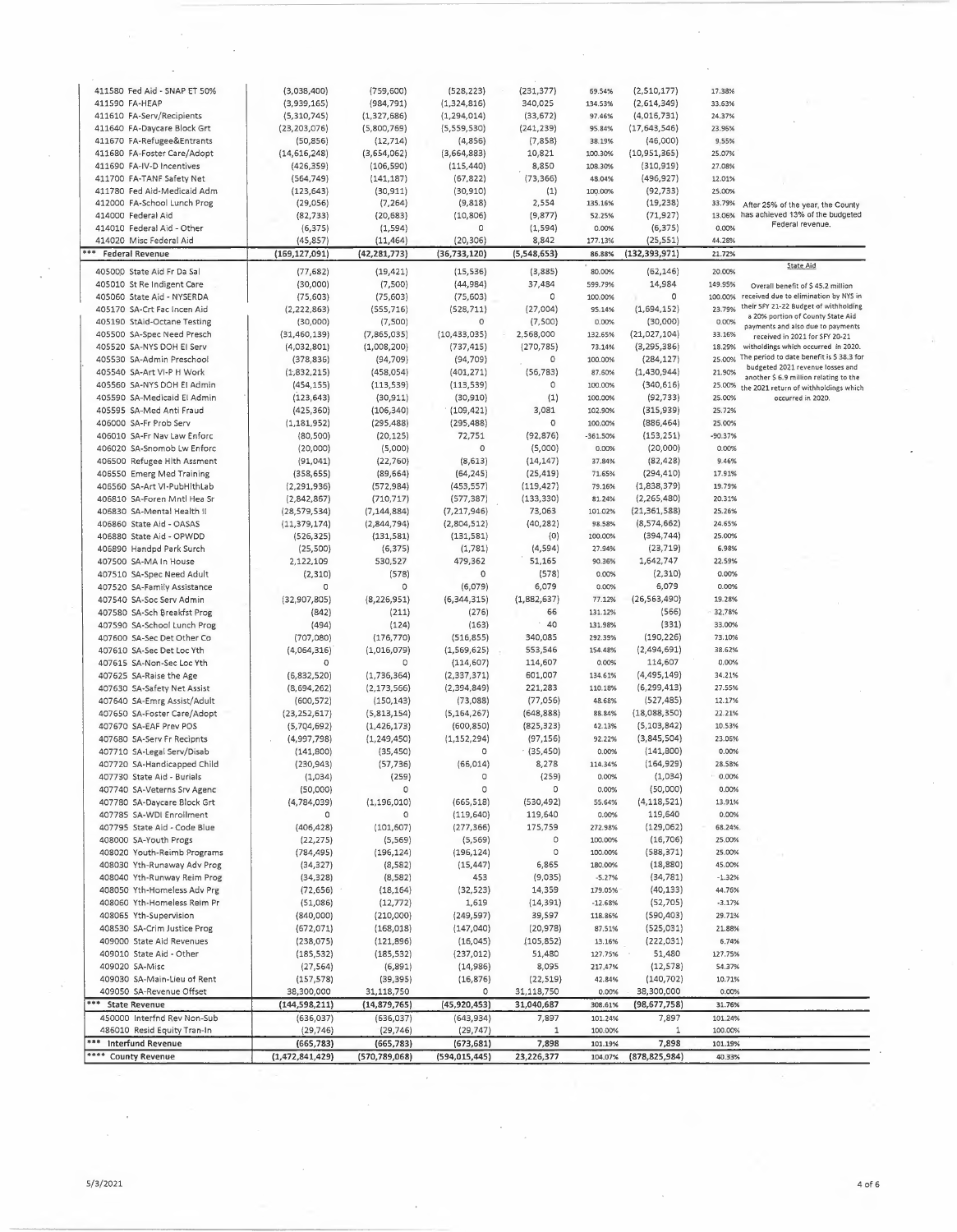| Expense                                 |             |               |             |             |          |               |         |                                                                   |
|-----------------------------------------|-------------|---------------|-------------|-------------|----------|---------------|---------|-------------------------------------------------------------------|
| 500000 Full Time - Salaries             | 218,706,015 | 52,904,985    | 50,275,626  | 2,629,359   | 95.03%   | 168,430,389   | 22.99%  |                                                                   |
| 500010 Part Time - Wages                | 3,279,120   | 793,219       | 538,459     | 254,760     | 67.88%   | 2,740,661     | 16.42%  | After 25% of the year,<br>the County has spent 23%                |
| 500020 Regular PT - Wages               | 1,419,093   | 343,279       | 276,724     | 66,555      | 80.61%   | 1,142,369     | 19.50%  | of budgeted salaries.                                             |
| 500030 Seasonal - Wages                 | 912,836     | 220,815       | 55,018      | 165,797     | 24.92%   | 857,818       | 6.03%   |                                                                   |
| $\pm\pm$<br>Salaries                    | 224,317,064 | 54,262,298    | 51,145,827  | 3,116,471   | 94.26%   | 173, 171, 237 | 22.80%  |                                                                   |
| 500300 Shift Differential               | 1,620,645   | 392,034       | 346,458     | 45,576      | 88.37%   | 1,274,187     | 21.38%  |                                                                   |
| 500320 Uniform Allowance                | 908,600     | 227,150       | 215,250     | 11,900      | 94.76%   | 693,350       | 23.69%  |                                                                   |
| 500330 Holiday Worked                   | 1,840,583   | 445,237       | 647,602     | (202, 364)  | 145.45%  | 1,192,981     | 35.18%  | At the end of March, overtime is                                  |
| 500340 Line-up Pay                      | 2,552,179   | 617,372       | 501,035     | 116,337     | 81.16%   | 2,051,144     | 19.63%  | showing a negative variance of                                    |
| 500350 Other Employee Pymts             | 1,728,985   | 418,242       | 394,386     | 23,855      | 94.30%   | 1,334,599     | 22.81%  | \$698K.                                                           |
| 501000 Overtime                         | 13,116,177  | 3,172,803     | 3,870,345   | (697, 542)  | 121.99%  | 9,245,832     | 29.51%  |                                                                   |
| $\pm\pm$                                |             |               |             |             |          |               |         |                                                                   |
| Non-Salaries                            | 21,767,169  | 5,272,838     | 5,975,077   | (702, 239)  | 113.32%  | 15,792,092    | 27.45%  |                                                                   |
| 504990 Reductions Per Srv<br>$\#$ $\#$  | (3,627,601) | (877, 517)    | 0           | (877, 517)  | 0.00%    | (3,627,601)   | 0.00%   |                                                                   |
| Countywide Adjustments                  | (3,627,601) | (877, 517)    | 0           | (877, 517)  | 0.00%    | (3,627,601)   | 0.00%   |                                                                   |
| ***<br><b>Personnel Related Expense</b> | 242,456,632 | 58,657,619    | 57,120,904  | 1,536,715   | 97.38%   | 185,335,728   | 23.56%  |                                                                   |
| 502000 Fringe Benefits                  | 125,281,702 | 30,329,761    | (1, 493)    | 30,331,253  | 0.00%    | 125,283,195   | 0.00%   | All departmental Fringe Benefit                                   |
| 502010 Employer FICA                    | O           | $\circ$       | 3,425,680   | (3,425,680) | 0.00%    | (3,425,680)   | 0.00%   | expense is budgeted in account                                    |
| 502020 Empler FICA-Medicare             | $\circ$     | $\circ$       | 795,423     | (795, 423)  | 0.00%    | (795, 423)    | 0.00%   | 502000 while actual expense is<br>recorded at the detailed level  |
| 502030 Employee Health Ins              | $\circ$     | $\circ$       | 8,706,414   | (8,706,414) | 0.00%    | (8,706,414)   | 0.00%   | indicated. The exception is the                                   |
| 502040 Dental Plan                      | $\circ$     | $\circ$       | 320,846     | (320, 846)  | 0.00%    | (320, 846)    | 0.00%   | budget for Workers Compensation                                   |
| 502050 Workers' Compensation            | 12,024,377  | 2,908,697     | 3,357,200   | (448, 503)  | 115.42%  | 8,667,177     | 27.92%  | and ECMC legacy related expense.                                  |
|                                         | $\Omega$    |               |             |             |          |               |         |                                                                   |
| 502060 Unemployment Ins                 |             | $\circ$       | (690, 027)  | 690,027     | 0.00%    | 690,027       | 0.00%   |                                                                   |
| 502070 Hosp & Med-Retirees'             | 2,184,480   | 546,120       | 6,607,007   | (6,060,887) | 1209.81% | (4,422,527)   | 302.45% |                                                                   |
| 502090 Hith Ins Waiver                  | 0           | $\circ$       | 408,023     | (408, 023)  | 0.00%    | (408, 023)    | 0.00%   |                                                                   |
| 502100 Retirement                       | $\Omega$    | $\circ$       | 7,033,736   | (7,033,736) | 0.00%    | (7,033,736)   | 0.00%   | After 25% of the year, the County                                 |
| 502130 Wkrs Cmp Otr Fd Reim             | (9,744,568) | (2, 357, 211) | (1,558,436) | (798, 775)  | 66.11%   | (8, 186, 132) | 15.99%  | has spent 22% of the total                                        |
| 502140 3rd Party Recoveries             | (1,424,032) | (344, 473)    | (656, 397)  | 311,924     | 190.55%  | (767, 635)    | 46.09%  | budgeted Fringe Benefit expense.                                  |
| ***<br><b>Fringe Benefit Total</b>      | 128,321,959 | 31,082,893    | 27,747,976  | 3,334,918   | 89.27%   | 100,573,983   | 21.62%  |                                                                   |
| 505000 Office Supplies                  | 1,066,180   | 217,875       | 91,172      | 126,702     | 41.85%   | 975,007       | 8.55%   |                                                                   |
| 505200 Clothing Supplies                | 507,881     | 272,219       | 119,784     | 152,435     | 44.00%   | 388,097       | 23.59%  |                                                                   |
| 505400 Food & Kitchen Supp              | 1,631,325   | 527,850       | 238,409     | 289,441     | 45.17%   | 1,392,916     | 14.61%  |                                                                   |
| 505600 Auto Tr & Hvv Eq Sup             |             |               |             |             |          |               |         |                                                                   |
|                                         | 1,894,082   | 682,107       | 313,214     | 368,893     | 45.92%   | 1,580,868     | 16.54%  |                                                                   |
| 505800 Medical & Hith Supp              | 2,819,900   | 630,473       | 112,895     | 517,578     | 17.91%   | 2,707,005     | 4.00%   |                                                                   |
| 506200 Maintenance & Repair             | 2,280,503   | 1,011,184     | 347,464     | 663,720     | 34.36%   | 1,933,039     | 15.24%  |                                                                   |
| 507000 E-Z Pass Supplies                | 14,700      | 3,675         | 0           | 3,675       | 0.00%    | 14,700        | 0.00%   |                                                                   |
| **<br>Supplies and Repairs              | 10,214,571  | 3,345,384     | 1,222,939   | 2,122,444   | 36.56%   | 8,991,632     | 11.97%  |                                                                   |
| 555000 General Liability                | 3,432,518   | 153,000       | (1)         | 153,001     | 0.00%    | 3,432,519     | 0.00%   |                                                                   |
| 555010 Settlmts/Jdgmnts-Lit             | 0           | 0             | $\circ$     | 0           | 0.00%    | 0             | 0.00%   |                                                                   |
| 555020 Travel & Mileage-Lit             | 0           | 0             | 11          | (11)        | 0.00%    | (11)          | 0.00%   |                                                                   |
| 555030 Litig & Rel Disburs.             | 0           | O             | 11,004      | (11,004)    | 0.00%    | (11,004)      | 0.00%   |                                                                   |
| 555040 Expert/Cons Fees-Lit             | $\circ$     | $\Omega$      | 77,845      | (77, 845)   | 0.00%    | (77, 845)     | 0.00%   |                                                                   |
| 555050 Insurance Premiums               | 19,400      | 4,850         | 61,647      | (56, 797)   | 1271.06% | (42, 247)     | 317.77% |                                                                   |
| <b>Risk Retention</b>                   | 3,451,918   | 157,850       | 150,505     | 7,345       | 95.35%   | 3,301,413     | 4.36%   |                                                                   |
|                                         |             |               |             |             |          |               |         | Risk Retention expense is                                         |
| 510000 Local Mileage Reimb              | 1,071,590   | 267,898       | 133,724     | 134,173     | 49.92%   | 937,866       | 12.48%  | budgeted in account 555000 while                                  |
| 510100 Out Of Area Travel               | 338,188     | 86,774        | 5,165       | 81,609      | 5.95%    | 333,022       | 1.53%   | actual expense is recorded at a<br>detailed level in the accounts |
| 510200 Training And Educat              | 537,416     | 212,769       | 229,783     | (17, 014)   | 108.00%  | 307,633       | 42.76%  | indicated. In total Risk Retention is                             |
| 511000 Control Board Expense            | 504,000     | 126,000       | 100,549     | 25,451      | 79.80%   | 403,451       | 19.95%  | on budget for the period.                                         |
| 515000 Utility Charges                  | 2,741,416   | 685,980       | 799,217     | (113, 237)  | 116.51%  | 1,942,199     | 29.15%  |                                                                   |
| 516040 DSS Trng & Edu Pro               | 1,501,950   | 375,488       | 375,488     | ٥           | 100.00%  | 1,126,463     | 25.00%  |                                                                   |
| 530000 Other Expenses                   | 5,021,097   | 1,944,341     | 102,341     | 1,841,999   | 5.26%    | 4,918,755     | 2.04%   |                                                                   |
| 530010 Chargebacks                      | 1,494,900   | 373,725       | 334,072     | 39,653      | 89.39%   | 1,160,828     | 22.35%  |                                                                   |
| 530030 Pivot Wage Subsidies             | 2,805,679   | 784,964       | 649,605     | 135,359     | 82.76%   | 2,156,074     | 23.15%  |                                                                   |
| 545000 Rental Charges                   | 9,847,245   | 2,540,433     | 2,182,878   | 357,556     | 85.93%   | 7,664,367     | 22.17%  |                                                                   |
| **<br>Other                             | 29,315,397  | 7,556,222     | 5,063,327   | 2,492,895   | 67.01%   | 24,252,070    | 17.27%  |                                                                   |
| Non Profit Agency Subsidy               | 16,650,340  | 2,251,399     | 2,251,399   | $\circ$     |          | 14,398,941    | 13.52%  |                                                                   |
|                                         |             |               |             |             | 100.00%  |               |         |                                                                   |
| Non Profit Purchase of Servic           | 103,329,326 | 25,836,617    | 23,936,727  | 1,899,890   | 92.65%   | 79,392,599    | 23.17%  |                                                                   |
| 516020 Pro Ser Cnt and Fees             | 15,177,663  | 2,848,642     | 1,769,436   | 1,079,206   | 62.12%   | 13,408,228    | 11.66%  |                                                                   |
| 516021 Bonadio Group                    | 100,000     | 25,000        | 25,000      | 0           | 100.00%  | 75,000        | 25.00%  |                                                                   |
| 516030 Maintenance Contracts            | 6,655,420   | 3,057,909     | 3,118,173   | (60, 264)   | 101.97%  | 3,537,248     | 46.85%  |                                                                   |
| 516042 Foreclosure Action               | 1,301,574   | 640,500       | 640,500     | 0           | 100.00%  | 661,074       | 49.21%  |                                                                   |
| 516080 Life Safety Contract             | 1,260,386   | 338,273       | 271,038     | 67,234      | 80.12%   | 989,347       | 21.50%  |                                                                   |
| 516100 Parks Master Plan                | 37,690      | 37,009        | 0           | 37,009      | 0.00%    | 37,690        | 0.00%   |                                                                   |
| 520000 Municipal Assoc Fees             | 114,015     | 114,015       | 114,014     | 1           | 100.00%  | 1             | 100.00% |                                                                   |
| 520010 Txs&Asses-Co Ownd Pr             | 750         | 188           | 129         | 59          | 68.58%   | 621           | 17.14%  |                                                                   |
| 520020 Co Res Enrl Comm Col             | 7,243,300   | 10,825        | 11,641      | (816)       | 107.54%  | 7,231,659     | 0.16%   |                                                                   |
| 520040 Curr Pymts Mass Tran             | 4,205,780   | 914,300       | 914,300     | 0           | 100.00%  | 3,291,480     | 21.74%  |                                                                   |
| 520050 Garbage Disposal                 | 109,920     | 27,480        | 23,730      | 3,750       | 86.35%   | 86,190        | 21.59%  |                                                                   |
| 520070 Buffalo Bills Maint              | 2,649,291   | 415,416       | 415,416     | 0           | 100.00%  | 2,233,875     | 15.68%  |                                                                   |
|                                         |             |               |             |             |          |               |         |                                                                   |
| 520072 Working Capital Asst             | 1,695,750   | 0             | 0           | O           | 0.00%    | 1,695,750     | 0.00%   |                                                                   |
| Professional Srvs Contracts a           | 40,551,539  | 8,429,556     | 7,303,377   | 1,126,179   | 86.64%   | 33,248,163    | 18.01%  |                                                                   |
| 516050 Dept Payments-ECMCC              | 7,337,548   | 3,303,887     | 3,117,923   | 185,964     | 94.37%   | 4,219,625     | 42.49%  |                                                                   |
| 516051 ECMCC Drug & Alcohol             | 397,493     | 99,373        | 99,373      | $\sim$<br>O | 100.00%  | 298,120       | 25.00%  |                                                                   |
| <b>ECMCC Payments</b>                   | 7,735,041   | 3,403,260     | 3,217,296   | 185,964     | 94.54%   | 4,517,745     | 41.59%  |                                                                   |
| 516060 Sales Tax Loc Gov 3%             | 316,149,457 | 79,994,458    | 79,994,458  | 0           | 100.00%  | 236,154,999   | 25.30%  |                                                                   |
| 516070 Flat Dist from 1%                | 12,500,000  | 12,500,000    | 12,500,000  | 0           | 100.00%  | $\circ$       | 100.00% |                                                                   |
| 520030 NFTA-Share Sales Tax             | 20,361,690  | 5,152,173     | 5,152,173   | 0           | 100.00%  | 15,209,518    | 25.30%  |                                                                   |
| Sales Tax to Local Government           | 349,011,147 | 97,646,631    | 97,646,631  | $\circ$     | 100.00%  | 251,364,516   | 27.98%  |                                                                   |
| Contractual                             | 517,277,393 | 137,567,463   | 134,355,430 | 3,212,033   | 97.67%   | 382,921,964   | 25.97%  |                                                                   |
| 561410 Lab & Tech Eqt                   | 2,106,244   | 576,610       | 357,142     | 219,468     |          | 1,749,101     |         |                                                                   |
| S61420 Office Furn & Fixt               |             |               |             |             | 61.94%   |               | 16.96%  |                                                                   |
|                                         | 362,981     | 188,097       | 73,398      | 114,699     | 39.02%   | 289,583       | 20.22%  |                                                                   |
| 561430 Bldg Grs & Hvy Eq                | 28,328      | 2,000         | 864         | 1,136       | 43.20%   | 27,464        | 3.05%   |                                                                   |

 $\ddot{\phantom{a}}$ 

 $\bar{\phantom{a}}$ 

 $\sim$   $^{-1}$